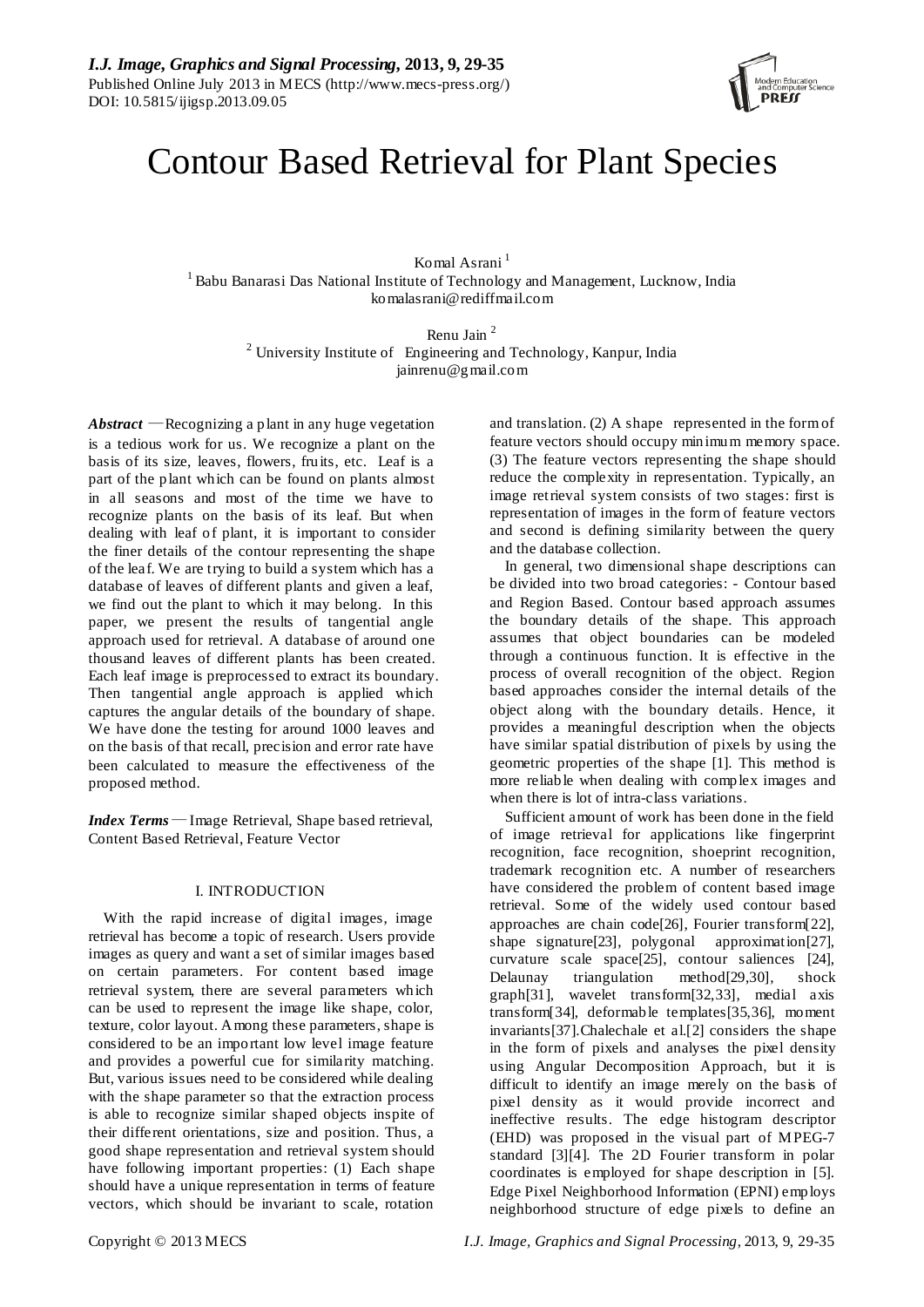extended feature vector. The vector is used for measuring the similarity between the query and arbitrary model of images, but it is not rotation invariant [6].

Elaborate work has been done in the field of plant recognition. Abbasi et. al. [8] and Moktarian et. al. [9] proposed a curvature scale space (CSS) image to represent leaf shapes for Chrysanthemum variety classification. Wang et al.[10][11] described a method which combines different features based on centroidcontour distance curve and adopted a fuzzy integral for leaf image retrieval. Wang [12] proposed to decompose the binary image into convex subparts and the shape of each subpart was represented in terms of basic structural elements. Though the approach was geometric invariant and robust to noise, but it made high approximations of the input shape. Du et. al. [16] generated polygonal representation of leaves. Yang et. al.[13] proposed hierarchical decomposition descriptor to extract features by recursively estimating the bounding box of filled binary image and checking whether the corresponding bounding box is similar to the image or not. Hang at. al [15] proposed combination of Fourier Analysis and Procrustes Analysis to perform plant species identification on a database of 2420 leaves of 151 plant species. Yunyoung Nam et. all<sup>[17]</sup> proposed a new shape representation scheme based on Minimum Perimeter Polygon algorithm, which reduces the number of points required for performing the matching. Pan et al.[18] considered extracting the skeletal features representing the shape using medial axis transform and then transformed the features into string of symbols. Belongie et. al. [19] proposed descriptor named shape context which was able to capture the distance of a point to all the other points representing the shape. Shock trees were used to represent shape and this approach was based on sub-graph isomorphism [20]. Zheng et. al.[38] proposed perceptual shape parsing and grouping. It defined the shape in long and short vector form. Chia Hung[39] proposed two component feature matching in terms of global and local descriptors. For global descriptors, Zernike functions are used and local feature extraction used curvature of each boundary point. Arica et al. in [40] proposed the Beam Angle Statistics (BAS) descriptor and tested its effectiveness on MPEG-7. Ming Li et. al[41] presented a novel shape representation defined as elliptical shape coding, which represents the shape in the form of periodic signals. The alignment between two shapes is performed by performing convolution of the corresponding periodic signals.

Here, in this paper, we propose identification for plant species based on the shape features of its leaf. The reason for considering leaf for plant recognition is that it is very easy to scan a leaf and moreover, it does not lose its details while being captured as a two dimensional object. According to Wang and Zheng [14], it is difficult to analyse the shape and structure of the flower as they have a complex three dimensional

structure. Moreover, leaves are available throughout the seasons whereas flowers are available only in their blooming season. So leaf is considered for computer aided plant identification. This paper focuses on identifying the plant using shape parameter as shape features are considered to be extremely powerful for recognition purpose. Visual shape descriptors provide effective results if the query image and database images are retrieved against white background. In case of leaves, we cannot take into account the color feature because mostly leaves are green. Though texture of leaves vary, it requires complex computation. Therefore, we have tried to recognize the plant species based on the shape of leaf using tangential approach assuming that the leaf image has been taken in a homogeneous background.

The organization of the paper is as follows. The details of the proposed approach are discussed in Section 2. Section 3 presents and analyses the experimental results. Section 4 concludes the paper and suggests new directions.

## II. FEATURE EXTRACTION AND SHAPE REPRESENTATION

We need to extract edges and generate the feature vectors representing the shape of the leaf. This requires image processing.

# *A. Leaf Image Processing*

The leaf images are scanned using flat bed scanner against a plain background. They are processed to extract the feature vectors. There is no restriction on the dimensions of the image while scanning. Once the images are scanned, they are scaled maintaining the aspect ratio, as the property of aspect ratio is very important for identifying the leaf. After scaling, the image is processed to extract the edges using ImageJ. For extracting the edges, the colored leaf image is converted to binary image and then edges are detected. Fig. 1 shows the steps involved in preprocessing the leaf for extracting the coordinates of the leaf image. Then the boundary image of the leaf is processed to extract the coordinates of the leaf. It has been implemented using NetBeans. The coordinates of the image are read in counterclockwise direction and the values of the coordinates are stored in database as feature vectors. The database used is Oracle 10g. Thereby the coordinate values are read and tangential angle approach is applied. Fig. 2 shows the sequence of the steps to be followed for generating feature vectors of the leaf.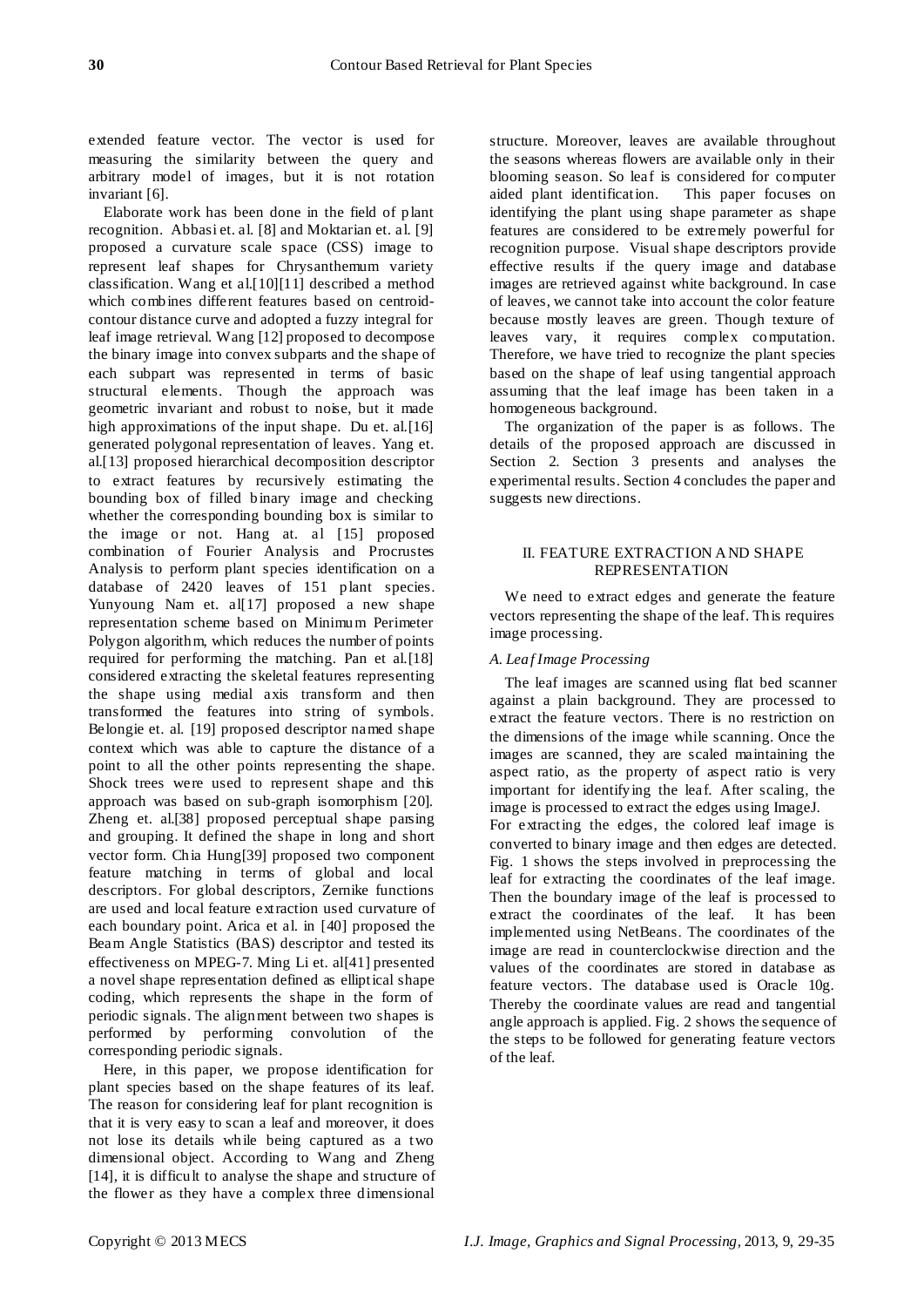

Figure 1. Stages involved in Leaf image Preprocessing



#### *B. Tangential Angle Approach*

This method describes the boundary of the shape by the turning function. This function measures the boundary of the shape as tangential function of the consecutive points. The angle is measured in radians. This helps in tracking the deviations along the boundary with reference to the previous coordinate. Mathematically, the tangential angle is calculated as follows:

$$
\tan \theta = \frac{y_{n+1} - y_n}{x_{n+1} - x_n}
$$
 (1)

where  $(x_{n+1}, y_{n+1})$  and  $(x_n, y_n)$  are consecutive coordinate values read in counterclockwise direction. Once the angles for the complete feature vectors are generated, they are stored in the database as an array. The size of the array is dynamic because it is dependent on number of points required for representing the leaf boundary.

### *C. Image Matching and Similarity*

Once the feature vectors are generated and stored in the database, next stage involved in image retrieval is image matching and similarity measure. For this, distance metric is the tool which is used for retrieving similar images when a user provides query to match against the database of images. For measuring the

similarity between images, various techniques like Minkowski Form, Quadratic Form, Mahalanobis Distance, Euclidean distance, City Block distance are available[21]. Here, in this paper, we have used Euclidean distance for measuring the distance between the query and database images. Euclidean distance is also referred as  $L_2$  distance. For the query image q and the database images p, the distance between the query image and database images d can be defined as:

$$
d(\mathbf{p}, \mathbf{q}) = \sqrt{\sum_{i=1}^{n} (p_i - q_i)^2}.
$$
 (2)

Thus, using equation (2), an array of distances is generated which represents the dissimilarity between the query and the database image. The values are sorted and the minimum distance defines the closest match/ best match.

#### *D. Effectiveness Measure*

Once the leaf image is defined in the form of angular deviations, it is important to measure the effectiveness of the approach. Here recall, precision and error rate are calculated to measure the effectiveness of the method. Recall is defined as ratio of number of relevant retrieved images to number of all relevant images [7].

#### $Recall =$  Number of relevant retrieved images Number of all relevant images (3)

Precision is defined as the ratio of number of relevant retrieved images to total number of retrieved images[28].

Precision= Number of relevant retrieved images Total number of retrieved images (4)

Error rate is defined as ratio of non-relevant images retrieved to the total number of images retrieved.

Error Rate = 
$$
\frac{Number of irrelevant images}{Total number of images retrieved}
$$
 (5)

# III. EXPERIMENTAL RESULTS

We created a database of one thousand different leaves of various plants by scanning them against a white background. The scanned colored images are converted to binary image and edges of the image are generated using ImageJ. The tangential angle approach has been implemented in NetBeans using Java. Using NetBeans, the array of angles, representing the boundary is generated and the angles as feature vectors are stored in Oracle. Fig. 3 shows the snapshot of the scanned plant leaves.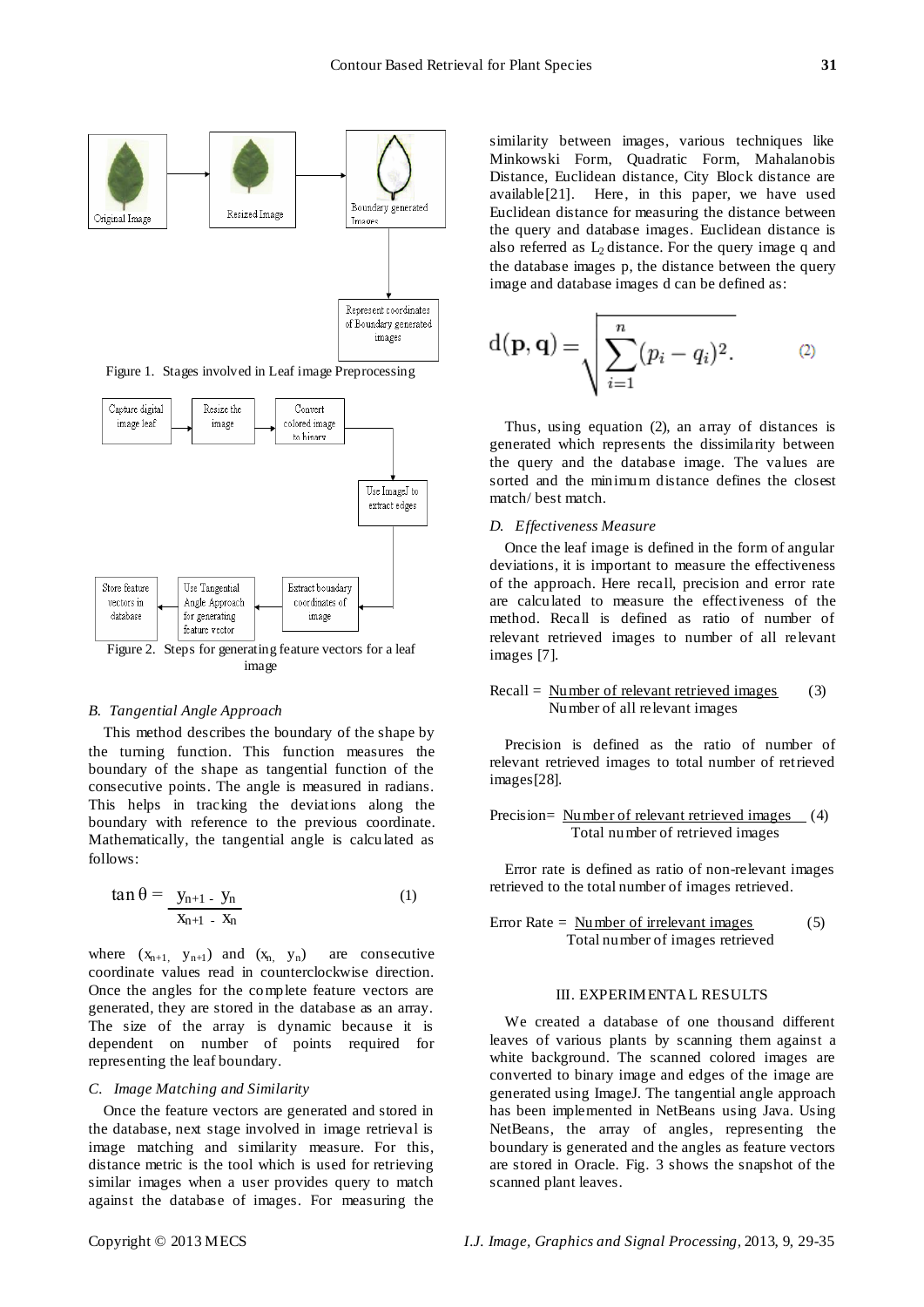

Figure 3. Subset of scanned leaf image database

Fig. 4 shows the snapshot of the plant leaves after they had been processed to generate edges using ImageJ.



Figure 4. Subset of boundaries extracted for leaf image database

Fig. 5 shows the user interface for taking the input from the user and processing it for execution using Tangential Angle Approach:

| Ny Rosemann                            |                                      | <b>Catalogue protected</b>                          | Æ<br><b>SUBJECT</b>       | 1203231                                             | 邼<br>9100 000 - 402040 |                                                             |        |
|----------------------------------------|--------------------------------------|-----------------------------------------------------|---------------------------|-----------------------------------------------------|------------------------|-------------------------------------------------------------|--------|
| 题<br>No formator                       | <b>Fig.</b><br>в                     | <b>Am</b>                                           | $\overline{\phantom{a}}$  | ×.                                                  | <b>Ca</b>              |                                                             | $-10X$ |
| E<br>W tenan                           |                                      |                                                     |                           |                                                     |                        | Load query image cessed_image\Adepias tuberosa.jpg<br>Bowse |        |
| Ū<br><b>Scouts for</b>                 |                                      |                                                     |                           |                                                     | Select Level           | Load Image for Guery<br>Level 1 =                           |        |
| c<br>istunet<br>Auskalen               |                                      |                                                     |                           |                                                     | Select Method          | ٠<br>Complex Coordinates                                    |        |
| ρ<br><b>Acer Coystal</b><br>Eye Webcar |                                      |                                                     |                           |                                                     | Search                 | Search without rotation<br><b>Exit</b>                      |        |
| Z<br>Arabat<br>Reader 5.0              | ,S<br>Shoe                           | Avira Antilin.<br><b>Control Germen</b>             | m.<br>n.<br>Modia Finding | <b>THE</b><br>$\mathbf{E}$<br>Continue.<br>Downloam | $-0.0102440$           |                                                             |        |
| a.<br>Addie Reader                     | n and<br><b>Vidi media</b><br>player | <sub>h</sub> e <sub>b</sub><br>Free Video<br>Guitar | pinylets                  | <b>S</b><br>Otras Player                            | <b>AVRILITIES</b>      |                                                             |        |
| avast! Free<br>Anthritum               | htmh                                 | por                                                 | Lidi<br><b>LEd</b>        | deepat                                              | -MRL0949               |                                                             |        |
| <b>Ta</b> start                        |                                      | Gli paper jaumai.doc-                               |                           | 4 JavaCTHO Platfor                                  |                        | 無理性病の全国前回の命令 (2003)<br>Search Renato                        |        |

Figure 5. Snapshot of the application used for query handling

Once the leaf is processed by tangential angle approach, the feature vectors generated for Ashok leaf is as follows:



1.3111666, 1.3149878, 1.3187003, 1.3223089, 1.3258177, 1.3292307, 1.2545102, 1.259798, 1.2649175, 1.2698761, 1.2746812, 1.2793396, 1.2838576, 1.2882414, 1.2924967, 1.2076494, 1.2141762, 1.2204821,

1.2265776, 1.2324727, 1.1684753, 1.1760052, ………

Figure. 6 depicts the results of query obtained by executing the query for 'Ashok' leaf.



Figure 6. Results of the retrieved images generated by tangential method for the query image depicted in the left

Table 1 shows the results generated after execution of the query for different leaves. Fig. 7 shows Recall/Precision/Error Rate plot for results obtained by executing queries as tabulated in Table 1.



Figure 7. Recall / Precision/ Error Rate representation for query leaf images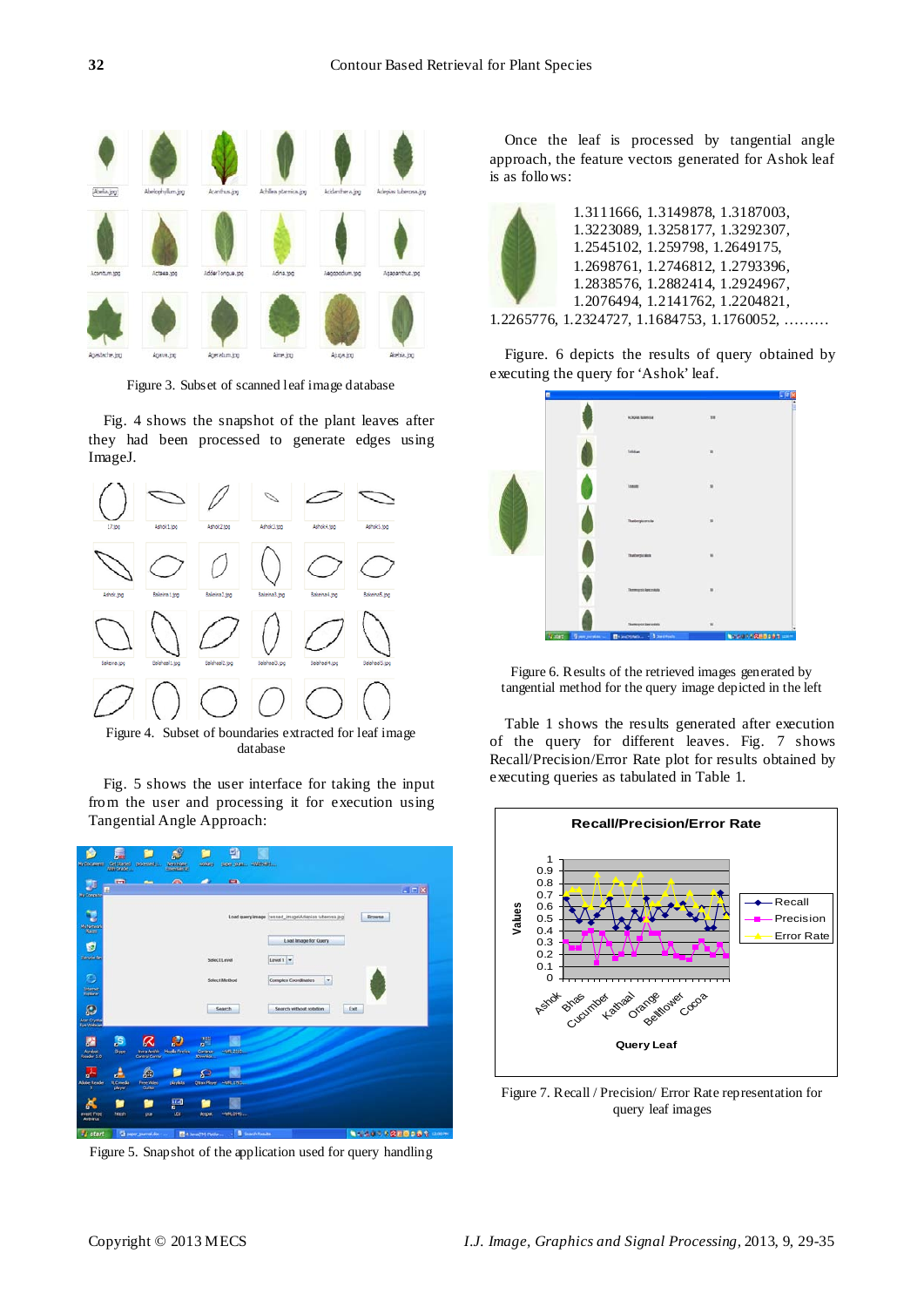#### IV. CONCLUSIONS AND FUTURE WORK

The approach presented in this paper (tangential angle approach) enables to measure the similarity based on shape boundary. Tangential angle approach is used to extract the features that are invariant to scale, rotation and translations. Experimental results show an average precision rate of 31% and average recall rate 55% is obtained. The main advantage of this approach is that it is scale, rotation and position invariant. Also the computational complexity is too low. But the major drawback identified is that only angle details cannot be taken as a parameter to represent the complete image. To improve the retrieval performance, the approach needs to be refined by considering more details of the boundary like magnitude besides maintaining the tangential angle details. Also, additional parameters representing the shape need to be identified so that the feature vector corresponding to the shape is more representative and meaningful.

| Table 1. Results generated for subset of query images |  |  |
|-------------------------------------------------------|--|--|

| Query             | Recall        | Precision | Error Rate |
|-------------------|---------------|-----------|------------|
| Ashok             | 0.67          | 0.31      | 0.71       |
| Bake ina          | 0.575         | 0.25      | 0.75       |
| Balahaal          | 0.485         | 0.25      | 0.75       |
| Berry             | 0.6           | 0.375     | 0.625      |
| <b>Bhas</b>       | 0.47          | 0.4       | 0.6        |
| Bhel              | 0.53          | 0.125     | 0.875      |
| Cauliflower       | 0.6           | 0.375     | 0.625      |
| Chilli            | 0.67          | 0.285     | 0.71       |
| Cucumber          | 0.43          | 0.167     | 0.83       |
| Groundnut         | 0.5           | 0.2       | 0.8        |
| Guyiya            | 0.428         | 0.375     | 0.625      |
| Imli              | 0.567         | 0.2       | 0.8        |
| Kathaal           | 0.5           | 0.333     | 0.874      |
| Mango             | 0.67          | 0.5       | 0.5        |
| Neem              | $0.5^{\circ}$ | 0.375     | 0.63       |
| Potato            | 0.6           | 0.375     | 0.63       |
| Orange            | 0.528         | 0.210     | 0.714      |
| Akebia            | 0.612         | 0.289     | 0.815      |
| Alumroot          | 0.592         | 0.189     | 0.621      |
| Amiga             | 0.629         | 0.176     | 0.592      |
| <b>Bellflower</b> | 0.541         | 0.152     | 0.s723     |
| <b>Birch</b>      | 0.494         | 0.261     | 0.615      |
| Cabbage           | 0.595         | 0.312     | 0.582      |
| Chestnut          | 0.423         | 0.248     | 0.519      |
| Cocoa             | 0.428         | 0.195     | 0.725      |
| Delband           | 0.717         | 0.278     | 0.656      |
| Gendaa            | 0.535         | 0.189     | 0.521      |

### REFERENCES

- [1] S.Locaric, "A Survey of Shape Analysis Techniques," *Pattern recognition*, vol 34, no. 8, pp. 983-1001, August 1998.
- [2] A. Chalechale, G. Naghdy and A. Mertins, "Sketch-Based Image Matching Using Angular Partitioning," *IEEE Transactions on Systems, Man, Cybernetics* - Part A: Systems and Humans, vol. 35, no. 1, pp. 28-41, Jan. 2005.
- [3]Thomas Sikora*,* "The MPEG-7 Visual Standard for Content Description—An Overview" *IEEE Transactions on circuits and systems for video technology*, vol. 11, No. 6, June 2001.
- [4] C. S. Won, D. K. Park, and S. Park, "Efficient use of MPEG-7 edge histogram descriptor" *Etri Journal,* vol. 24, no. 1, pp. 23–30, Feb. 2002.
- [5]D. Zhang and G. Lu, "Generic Fourier descriptor for shape-based image retrieval," in Proc. *IEEE Int. Conf. Multimedia and Expo*, vol. 1, pp. 425–428, 2002.
- [6] A. Chalechale and A. Mertins, "An Abstract Image Representation Based on Edge Pixel Neighborhood Information*(*EPNI*)*", in Proc. *EurAsia-ICT*, pp.67- 74, 2002.
- [7] G.Lu, Multimedia Database Management Systems, *Arctech House Publishers*, Boston, 1999.
- [8] S.Abbasi, F.Mokhtarian and J.Kittler "Reliable classification of Chrysanthemum leaves through curvature scale space" *ICSSRC97*, pages 284-295, 1997.
- [9] F.Mokhtarian ,S.Abbasi and J.Kittler "Efficient and robust retrieval by shape content through curvature scale space" Proceedings of the *International Workshop Image Databases and Multimedia Search,* pages 35-42, 1996.
- [10] Z.Wang , Z.Chi and D.Feng "Fuzzy integral for leaf image retrieval" Proceedings of *Fuzzy System*, 1:372-377,2002.
- [11] Z.Wang , Z.Chi and D.Feng "Shape based leaf image retrieval", *Image Signal Process*, 150:34- 43,2003.
- [12] L.Yu, R. Wang "Shape representation based on mathematical morphology", *Pattern Recognition*  26(2005) 1354-1362.
- [13] M.Yang, G. Qui, Y.Huang, D.Elliman "Near duplicate image recognition and content based image retrieval using adaptive hierarchical geometric centroids" Proceeding of the *18th International Conference on Pattern Recognition*(ICPR 2006), Hong Kong, China,2006, pp.958-961.
- [14] Aiang-Kui, Chun- Hou Zhang, Xiao Feng wang and Feng Yan Lin "Recognition of Plant Species using support vector machine" *ICIC 2008*, CCIS 15, pp 192-199, 2008.
- [15] D.J. Hearn, "Shape analysis for automated identification of plants from images of leaves" Taxon 58 (2009) pp. 934-954.
- [16] Ji-Xiang Du, De-Shuang Huang, Xiao-Feng Wang and Xiao Gu "Computer-Aided Plant Species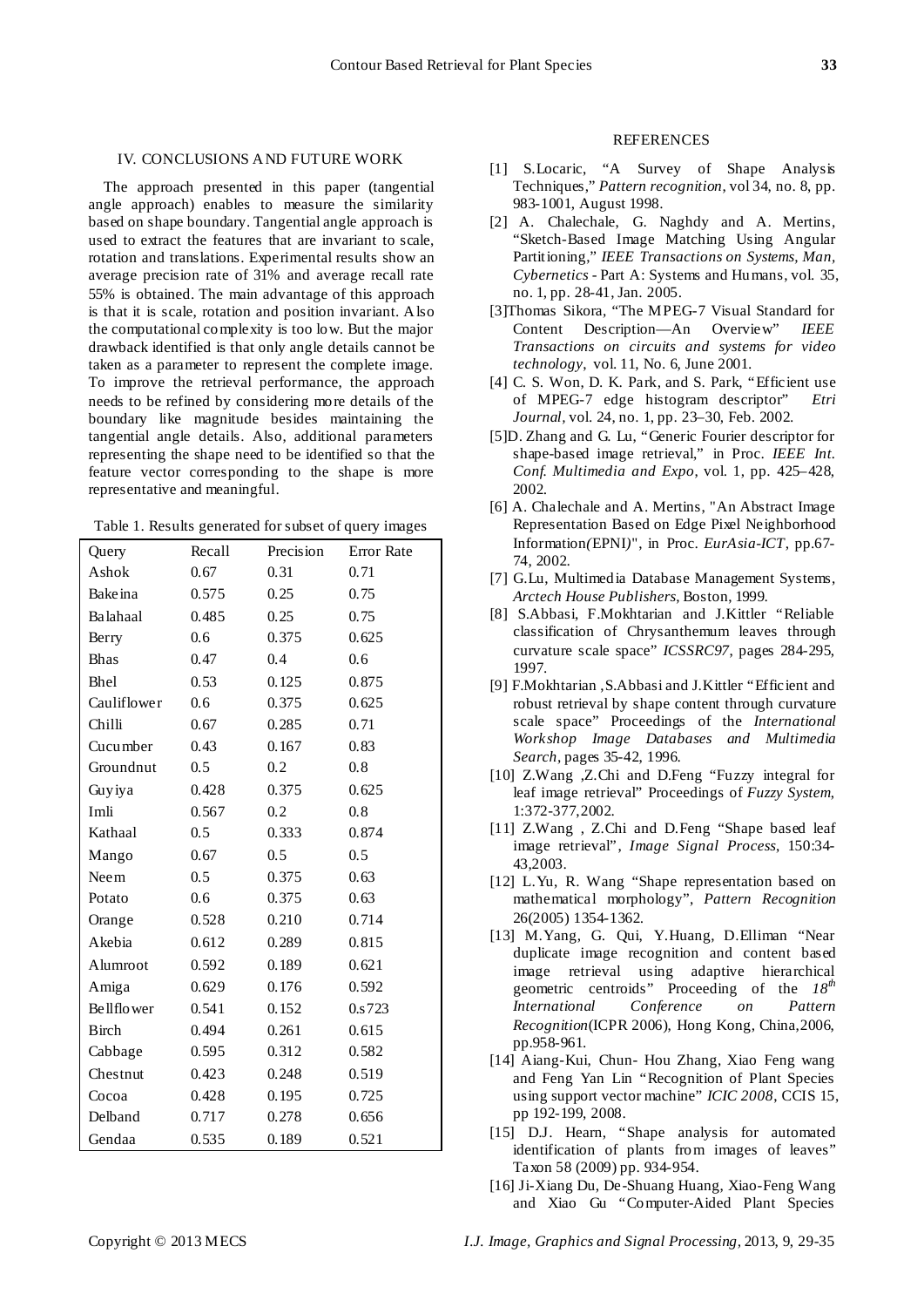Identification (CAPSI) Based on Leaf Shape Matching Technique" *Transactions of the Institute of Measurement and Control* (2006), 28, pages 275-284.

- [17] Yunyoung Nam, Eenjun Hwang and Dongyoon Kim CLOVER " A Mobile Content-Based Leaf Image Retrieval System" ICADL 2005, *LNCS* 3815, pp. 139 – 148, 2005.
- [18] Pan Hongfei, Liang Dong , Tang Jun,Wang Nian, LI Wei "Shape Recognition and Retrieval Based on Edit Distance and Dynamic Programming" Tsinghua Science and Technology ISSN 1007-0214 11/16 pp739-745 Volume 14, Number 6, December 2009.
- [19] Belongie S, Malik J, Puzicha J.."Shape matching and object recognition using shape context", *IEEE Trans*. *Pattern Anal*. *Mach*. *Intell*., 2002, 24(4): 509-522.
- [20] Siddiqi K, Kimia B B.,"A shock grammar for recognition", In: *Proc. IEEE Conf. Computer Vision and Pattern Recognition* San Francisco, CA, USA, 1996: 507- 513.
- [21] Zhong Li, Qiaolin Ding, Weihua Zhang, "A comparative study of different distances for similarity estimation", R. Chen (Ed.) *ICICIS* 2011, Part I, CCIS 134, pp.483-488, 2011.
- [22] Eric Persoon and King-sun Fu. " Shape Discrimination Using Fourier Descriptors", *IEEE Trans. On Systems, Man and Cybernetics*, Vol.SMC-7(3):170-179, 1977.
- [23] E. R. Davies. Machine Vision: Theory, Algorithms,Practicalities. Academic Press, 1997.
- [24] R. da S. Torres, A.X. Falca "Contour salience descriptors for effective image retrieval and analysis", *Image and Vision Computing* 25 (2007) 3–13.
- [25] H. Muller, W. Muller, D.M. Squire, S.M. Maillet, T. Pun, "Performance evaluation in content- based image retrieval: overview and proposals", *Pattern Recognition Letters* 22 (2001) 593–601.
- [26] H. Freeman. "On the encoding of arbitrary geometric configurations", *IRE Transactions on Electronic Computers* EC- 10(1961) 260-268.
- [27] U. Ramer. "An iterative procedure for the polygonal approximation of plane curves". *Computer, Graphics and Image Processing,* 1:244– 256, 1972.
- [28] Y. Liu, D. Zhang, G. Lu, and W. Ma, "A survey of content based image retrieval with high-level semantics," *Journal of Pattern Recognition*, vol. 40, pp. 262–282, Nov. 2007.
- [29] Tao Y, Grosky WI "Delaunay triangulation for image object indexing: a novel method for shape representation" In: *Proceedings of the 7th SPIE symposium on storage and retrieval for image and video databases*, San Jose, CA, pp 631–642, January 1999.
- [30] Tao Y, Grosky WI, "Object-based image retrieval using point feature maps" In: *Proceedings of the international conference on database semantics*

(DS-8), Rotorua, New Zealand, pp 59–73, January

- $1999.$ [31] [Sebastian, T.B.](http://ieeexplore.ieee.org/xpl/login.jsp?tp=&arnumber=1273924&url=http%3A%2F%2Fieeexplore.ieee.org%2Fiel5%2F34%2F28505%2F01273924.pdf%3Farnumber%3D1273924) [Klein, P.N.](http://ieeexplore.ieee.org/xpl/login.jsp?tp=&arnumber=1273924&url=http%3A%2F%2Fieeexplore.ieee.org%2Fiel5%2F34%2F28505%2F01273924.pdf%3Farnumber%3D1273924), Kimia, [B.B.](http://ieeexplore.ieee.org/xpl/login.jsp?tp=&arnumber=1273924&url=http%3A%2F%2Fieeexplore.ieee.org%2Fiel5%2F34%2F28505%2F01273924.pdf%3Farnumber%3D1273924) "Recognition of shapes by editing their shock graphs" *IEEE Trans. Pattern Analysis and Machine Intelligence*, vol. 26(5), pp. 550-571, 2004.
- [32] [Mahmoud I. Khalil,](http://www.researchgate.net/researcher/70944188_Mahmoud_I_Khalil/) [Mohamed M. Bayoumi](http://www.researchgate.net/researcher/70170745_Mohamed_M_Bayoumi/) "A Dyadic Wavelet Affine Invariant Function for 2D Shape Recognition " *IEEE Trans. Pattern Anal. Mach. Intell* 01/2001 ; 23:1152-1164. pp. 1152- 1164.
- [33] [Guangyi](http://www.sciencedirect.com/science/article/pii/S0031320398001484) Chen, [Tien](http://www.sciencedirect.com/science/article/pii/S0031320398001484) D. Bui "Invariant Fourierwavelet descriptor for pattern recognition", *[Pattern](http://www.sciencedirect.com/science/journal/00313203) [Recognition](http://www.sciencedirect.com/science/journal/00313203)* [Volume](http://www.sciencedirect.com/science/journal/00313203/32/7) 32, Issue 7, July 1999, Pages 1083–1088.
- [34] Peleg. S., and Rosenfeld A."'A min-man medial axis transformation", *IEEE Pattern Anal. Mach . lnlell*. 1981. 3, pp. 208-210.
- [35] Jain. A. K and Vailaya, A. "Shape-based retrieval: a case study with trademark image database", *Pattern Recognition.* 1998 31, (9). pp. 1369-1390.
- [36] Mehtre, B.V. M., Kankanhalli, M.S. and Lee. W.F. "Shape measures for content based image retrieval: a comparison", *Inf. Process Manage.*, 1997, 33, (3). pp. 319-337.
- [37] Y. Rui, T.S. Huang, S.F. Chang, "Image retrieval: current techniques, promising directions and open issues", *Journal of Visual Communication and Image Representation*, Vol. 10, no. 4, pp. 39-62, April 1999.
- [38] Xianofen Zheng, Sherrill Mix , Gao "Perpetual Shape Based Natural Image Representation and Retrieval" *International Conference on Semantic Computing 2007.*
- **[**39] [Chia-Hung](http://www.sciencedirect.com/science/article/pii/S0031320308003324) Wei, [Yue](http://www.sciencedirect.com/science/article/pii/S0031320308003324) Li[,Wing-Yin](http://www.sciencedirect.com/science/article/pii/S0031320308003324) Chau, [Chang-](http://www.sciencedirect.com/science/article/pii/S0031320308003324)[Tsun](http://www.sciencedirect.com/science/article/pii/S0031320308003324) Li, **"**Trademark image retrieval using synthetic features for describing global shape and interior structure" *Pattern [Recognition](http://www.sciencedirect.com/science/journal/00313203)* [Volume](http://www.sciencedirect.com/science/journal/00313203/42/3) 42, [Issue](http://www.sciencedirect.com/science/journal/00313203/42/3) 3, March 2009, Pages 386–394.
- [40] Arica, Vural. BAS, "A Perceptual Shape Descriptor based on the Beam Angle Statistics", *Pattern Recognition Letters*, 24(9-10):1627- 1639,June 2003.
- [41] Jia MingLi, Wei Yang Lin, "Efficient Shape Retrieval using elliptical Shape Coding" Asian Journal of Health and Information Sciences, Vol. 3, Nos. 1-4, pp. 101-109,2208.

**Komal Asrani**, female, is serving as Asstt.Professor in



the Babu Banarasi Das National Institute of Engineering and Technology, Lucknow. She has completed her M.S in Software Systems from B.I.T.S, Pilani in 2005.Presently, she is pursuing her Ph.D. Her current research focuses on image retrieval, pattern recognition.